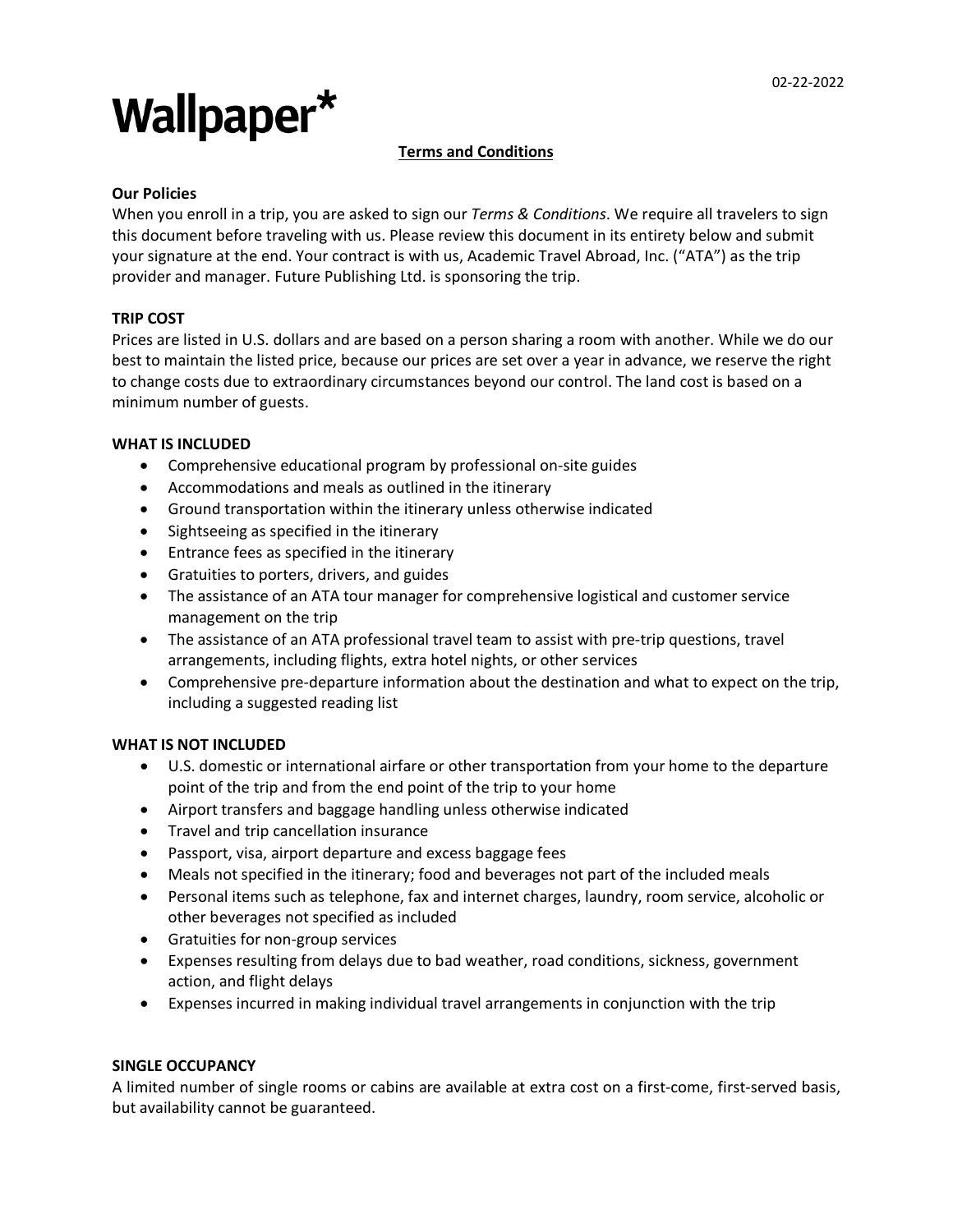#### **PAYMENT SCHEDULE**

Deposit due upon application. Balance due upon receipt of invoice, 120 days prior to departure. Acceptable forms of payment for the deposit are personal check, wire transfer, Visa, MasterCard, or American Express. Final payment may be made by credit card, check or wire transfer. If final payment is not received by 90 days prior to departure, your space is subject to cancellation. If you are making a reservation within 90 days of the trip's departure, full payment will be required upon confirmation.

#### **CANCELLATION AND REFUNDS**

All cancellations must be submitted in writing (email or fax) to Academic Travel Abroad, Inc. (ATA). Per person cancellation fees are based on the date of the cancellation notice reaching ATA. More than 90 days prior to departure, full refund of deposit. Cancellation within 90 days of departure, no refund. Cancellation on day of departure or after tour departs: no refund. No refund for unused portions of tour, including, but not limited to, missed meals, hotel nights and sightseeing. Cancellation of program by Future Publishing, Ltd. and ATA: full refund. Reservations are not transferable without the explicit approval of Future Publishing, Ltd. and ATA. NOTE: Neither Future Publishing, Ltd. nor ATA accepts liability for any airline or train cancellation penalty incurred by the purchase of a nonrefundable airline or train ticket to the tour departure city or return.

In the unlikely event the trip is cancelled, neither ATA nor Future Publishing, Ltd. is liable to you for any third-party costs (including flight and travel arrangements). We therefore strongly recommend that you ensure all flight and travel bookings (and any other expenses) are made on a fully refundable basis.

#### **INSURANCE**

We strongly recommend the purchase of trip cancellation insurance, which is available for coverage of expenses in conjunction with cancellation due to illness or accident. Baggage insurance is also recommended. In the event that you must cancel your participation in a travel program, trip cancellation insurance may be the only source of reimbursement. We will send you information from Travel Insure Services, or you may obtain coverage through a company of your choice. All ATA trips include Emergency Evacuation Insurance as part of the trip price.

# **A NOTE ABOUT THE ITINERARY**

While every effort will be made to carry out the program as planned, the nature of travel is unpredictable and we must be prepared for changes. The itinerary as described is subject to modification by ATA. Rest assured that, should any changes be needed, ATA commits to deliver an experience as outstanding as the one originally planned.

#### **Fitness to Travel, Active Elements**

To enjoy your travels to the fullest, you should be in good physical and mental health. Any physical or mental condition requiring special attention, diets, or treatment must be reported in writing when the reservation is made (or at such later time when you become aware of such a condition). We reserve the right to decline to accept or retain any person as a participant should such a person's health, mental condition, physical infirmity, or attitude jeopardize the operation of the travel program or the enjoyment of other participants. All health information is protected and treated as confidential.

Some of our trips incorporate active elements such as hiking, climbing, biking or canoeing. You are responsible for familiarizing yourself with the level of activity that will be involved in your trip and assessing your ability and willingness to participate. Any such activity is entirely optional. In some cases, on-site providers may require you to sign an additional waiver/release to participate in an activity that involves additional risks or a certain fitness level. In these cases, we do our best to share these waivers with you in advance of the trip. By registering for this trip, you are representing that that you are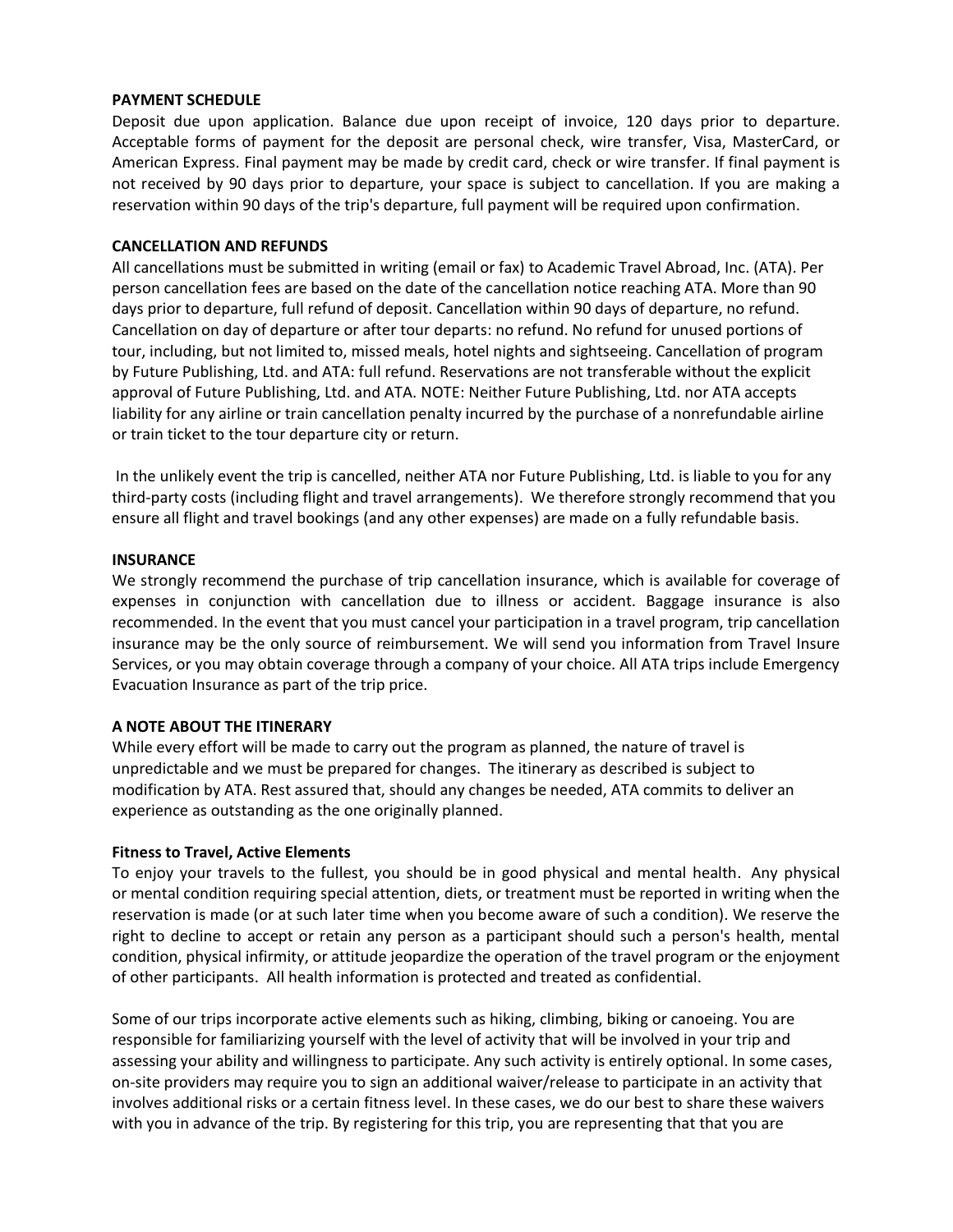physically and mentally able to understand the risks, foreseeable and unforeseeable; to safely participate in the selected activities and services; and of sufficient intelligence and maturity to understand and follow safety protocols.

#### **PHOTOGRAPHY AND VIDEO**

You agree that Future Publishing, Ltd. and ATA (and/or their respective affiliates) may record you by any means including, without limitation, electronic recording, film, videotape, audio tape, live-stream and photography and you hereby grant to Future Publishing, Ltd. and ATA (and their respective affiliates) the gratis right to use, publish, display and broadcast your name, likeness, voice, quotes, and images in whole or in part, by any and all formats now known or hereinafter developed throughout the world including, without limitation, in advertising materials, promotional materials, social media, commercial tie-ups and live-streaming productions. You also release Future Publishing, Ltd. and ATA (and their respective affiliates) from any and all claims and causes of action you may have now or in the future based upon defamation, misappropriation, invasion of privacy, right of publicity or similar claims, and you agree not to institute any legal action based on any of the grounds specified herein.

# **RESPONSIBILITY**

This trip is sponsored by Future Publishing, Ltd. and is managed by Academic Travel Abroad, Inc. (ATA), a professional travel company, hired as an independent contractor. ATA acts only as agents for the passenger with respect to all transportation, hotels, and all matters of reservations and trip operation. ATA and their agents and Future Publishing, Ltd. accept no responsibility for loss, damage, injury, accident, delay or irregularity, expense or liability caused by the defect of any vehicle or negligence or default of any independent contractors, their employees, agents, or representatives. Nor does ATA and Future Publishing, Ltd. accept responsibility for losses or delays arising from but not limited to sickness, pilferage, acts of terrorism, weather conditions or acts of God. All such losses or expenses shall be borne by the program participant. ATA reserves the right to cancel any trip prior to departure in which case the entire payment will be refunded without further obligation on their part. ATA reserves the right to decline to accept or retain any trip participant at any time without being under any obligation to assign any reason therefore. In the event of the exercise of this right, ATA shall be under no liability to such person(s) except to refund such amount as their absolute discretion deems reasonable to attribute to the uncompleted portion of the trip. Baggage is carried at the owner's risk entirely. It is understood that air, ship or train tickets when issued shall constitute the sole contract between the passenger and carrier concerned. The airlines and all other transportation companies involved in this trip are not to be held responsible for any act, omission, or event during the time the passengers are not on board their plane or conveyances. All services are subject to the laws of New York, United States, where possible, unless the laws of the country in which the services are rendered have exclusive jurisdiction. The participant agrees on behalf of herself/himself, her/his dependents, heirs, executors, administrators and assigns to abide by the above conditions and to release and hold harmless, Future Publishing, Ltd. and Academic Travel Abroad, Inc., and any of their representatives from any and all liability for any delays, damage, loss, injury or death occurring in relation to this tour, to the fullest extent applicable under law.

# CALIFORNIA SELLER OF TRAVEL PROGRAM

# CST #2059002-40

ATA is a participant in the California Seller of Travel program. California law requires that certain sellers of travel have a trust account or bond. ATA has a trust account. ATA is not a participant in the California Travel Consumer Restitution Corporation.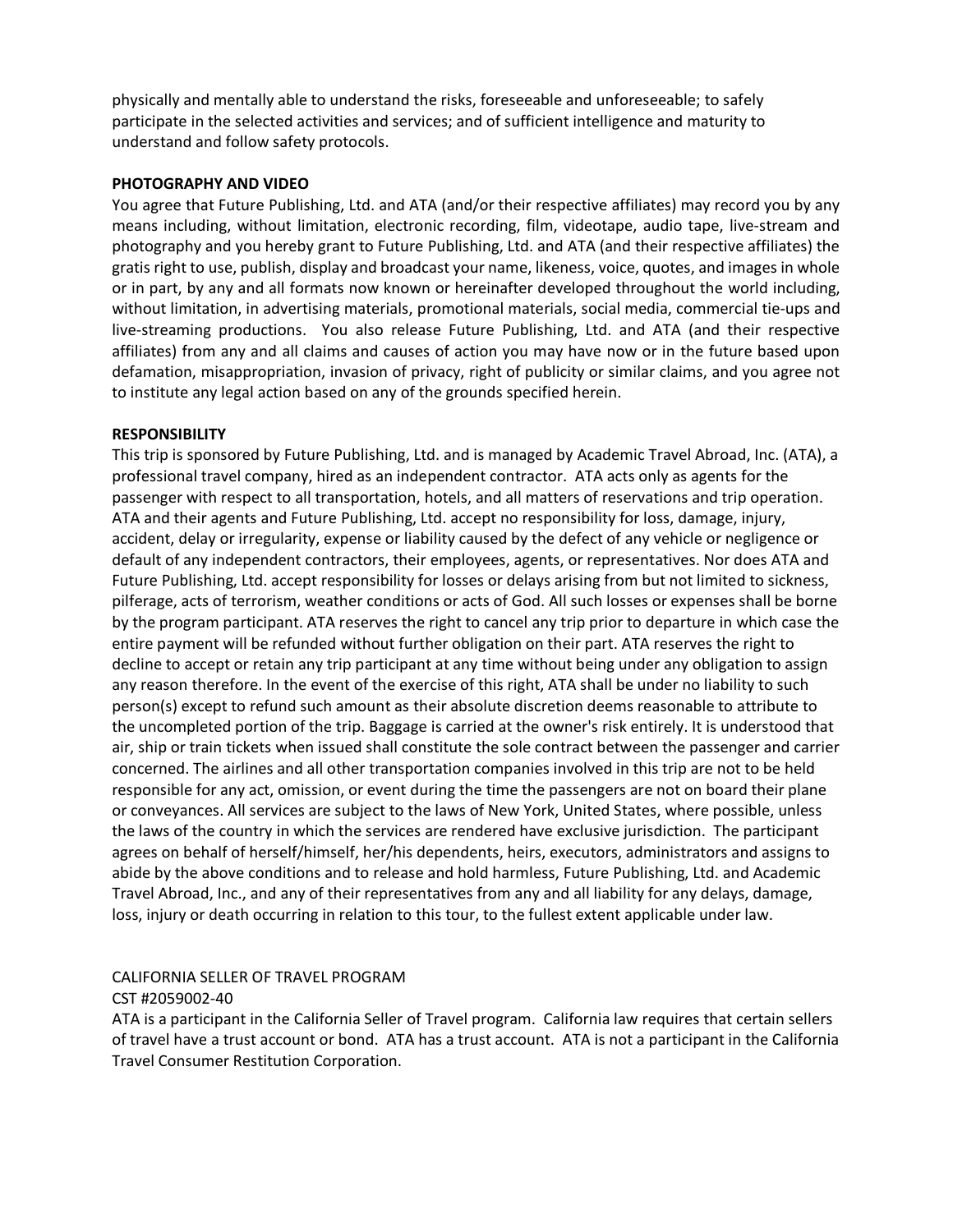#### **PARTICIPANT RESPONSIBILITY STATEMENT AND LIABILITY DISCLAIMER**

#### **Read Carefully: Responsibility Statement and Liability Disclaimer**

ATA acts only as an agent for the respective suppliers of goods and services (e.g., cruise companies, hotels, airlines, railroads, bus companies, local tours, etc.) by making arrangements for transportation, accommodations, and other services. Neither Future Publishing, Ltd. nor ATA control, own, or operate these suppliers. The suppliers are independent contractors. To the fullest extent permitted under law, neither Future Publishing, Ltd. nor ATA shall be held liable for personal injury, death, property damage or accident, delay or irregularity arising out of any act or omission of these suppliers. ATA reserves the right, without penalty, to make changes in the published itinerary whenever, in their judgment, conditions warrant, or if they deem it necessary for the comfort, convenience, or safety of tour participants.

Future Publishing, Ltd. and ATA also reserve the right, without penalty, to withdraw the tour announced, and ATA reserves the right to decline to accept any person as a participant in a tour, or to require any participant to withdraw from the tour at any time, when such action is determined by tour staff to be in the best interests of the health, safety or general welfare of the tour group or the individual participant, subject only to the requirement that the recoverable portion of the total amount paid that corresponds to the cost of unused services and accommodations be refunded, if any. Participants are encouraged to purchase airline tickets no sooner than 120 days before the tour begins to avoid airline cancellation penalties if a tour is canceled or otherwise modified subsequent to the participant's purchase of those tickets. Future Publishing, Ltd. and ATA accept no liability for the purchase of non-refundable airline tickets to the tour departure city and return. Baggage and personal effects are at all times the sole responsibility of the participant. Participants are encouraged to purchase travel insurance.

Dates, schedules, program details, and featured speakers although provided in good faith based on information available at the time of publication of the brochure or catalog, are subject to change and revision.

# **AS A CONDITION OF ACCEPTANCE OF ANY APPLICATION, EACH APPLICANT MUST AGREE TO THE STATEMENT SET FORTH BELOW:**

The undersigned has read carefully the Responsibility Statement and Liability Disclaimer set forth above, the schedule of activities for this tour, as well as the terms and conditions of application and participation as set forth in the tour brochure(s) and on the web, and recognizes and accepts any risk associated with the tour and the conditions, including the refund policy, set forth in the tour brochure(s). The undersigned further acknowledges that there are many risks and uncertainties inherent in any travel tour, including but not limited to the hazards of various modes of transportation, forces of nature, acts or omissions of foreign governments, terrorism, war or insurrection, theft, illness, and damage to person or property due to the negligent acts or omissions of suppliers**,** tour staff or others. In consideration of, and as part payment for, the right to participate in the tour, the undersigned, on behalf of himself, his dependents, heirs, executors, administrators and assigns, hereby waives, releases, and discharges Future Publishing, Ltd., its directors, shareholders, officers, employees, representatives or agents, and ATA and its officers, directors, shareholders, employees, and agents, (Releasees) from liability, claims, demands, injuries, damages, consequential or indirect damages, actions or causes of action for personal injury, death, property damage or loss suffered by any person in connection with this tour, even if caused by the active and passive negligence or omission of tour staff, suppliers, or other related persons or entities, and, further indemnifies, holds harmless and promises not to sue the Releasees from any and all liabilities or claims made as a result of participation in this activity, whether caused by the negligence of a Releasee or otherwise**.** In addition, by registering for this tour, the